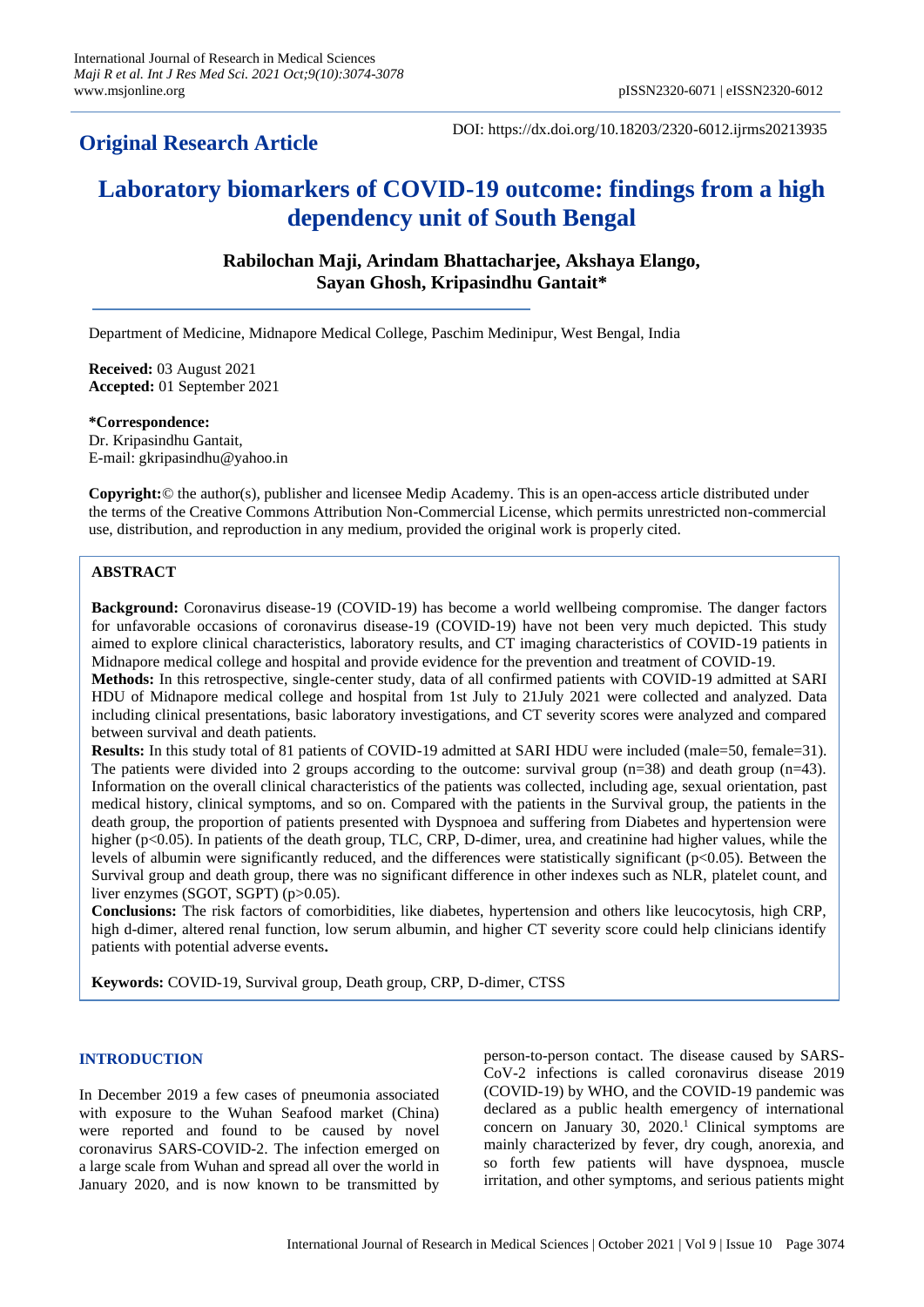advance to acute respiratory distress signs, sepsis, coagulation problems, and various organ dysfunction, or even death. 2

With the flood in COVID-19 cases across the globe because of its profoundly infectious nature, there have been various investigations that have provided details regarding the predictors of sickness seriousness in COVID-19 patients. Studies have shown that extreme or deadly instances of COVID-19 illness are related to a raised white blood cell count, serum urea and creatinine, markers of liver function. C reactive protein (CRP), interleukin-6 (IL-6), low lymphocyte  $\left(\frac{1000}{\mu}\right)$ , and platelet count (<100x109/l), serum albumin levels, compared with milder cases in which recovery is the outcome. Among hematological parameters, lymphopenia is related to illness seriousness; patients who have died from COVID-19 have had essentially lower lymphocyte counts than survivors. Repletion of lymphocytes might be a significant factor for recovery. 4 C-reactive protein (CRP) levels are increased in COVID-19 patients and it has been shown that survivors had a median CRP value of roughly 40 mg/l, while nonsurvivors had a median value of 125 mg/l, indicating a strong correlation with illness severity and prognosis. 4 Coagulopathy was accounted for, and rising D-dimer was seen in 3.75–68.0% of the COVID-19 patients. Past studies in patients with community-acquired pneumonia (CAP) and chronic obstructive pulmonary disease (COPD) patients have shown that D-dimer level is higher in serious cases and might be utilized as a prognostic biomarker, and D-dimer  $>1$  ug/ml is one of the danger factors for mortality in grown-up inpatients with COVID-19. 5

#### *Aim*

In this study, we aimed to examine demographic characteristics, modes of clinical presentation, and simple laboratory biomarkers of the patients who were admitted in our SARI-HDU being positive of COVID-19 confirmed by the RT-PCR method.

#### **METHODS**

## *Patient's information*

We have selected 81 patients diagnosed with COVID-19 confirmed by the RT-PCR method admitted in SARI HDU of Midnapore medical college and hospital, Paschim Medinipur, West Bengal from  $1<sup>st</sup>$  July to  $21<sup>st</sup>$ July of 2021. This SARI HDU has been deputed for the management of severe COVID-19 patients according to the existing government protocol. Among them 50 were male and 31 were female. The mean age of the patients was 53.79±15.84. The general clinical characteristics of the patients were collected, including age, gender, clinical symptoms, basic laboratory investigations, and CT severity score (from HRCT thorax). All the data were collected from the BHTs (bed head tickets) in SARI HDU. For the study purpose, all patients were divided into two groups: survival (38 patients, 46.9%) and death (43 patients, 53.1%).

#### *Laboratory investigations*

It is a retrospective study of 81 patients of COVID-19 admitted to HDU of Midnapore medical college and Hospital. All patients underwent complete blood count, CRP, D-dimer, urea, creatinine, sodium, potassium, liver function test, HRCT thorax. CT severity score(CTSS) was obtained from the HRCT thorax.

#### *Statistical analysis*

We have used statistical software IBM SPSS 20.0 for data analysis, measurement data of normal distribution was expressed as mean $\pm SD$  (x $\pm s$ ), and independentsample t-test was used for comparison between groups; count data were expressed by rate n  $(\%)$ , and Pearson  $\chi$ 2 test or Fisher's exact test was used, p<0.05 was considered statistically significant.

#### **RESULTS**

#### *Clinical presentations and co-morbidities*

From  $1<sup>st</sup>$  July to  $21<sup>st</sup>$  July of 2021, 81 patients infected with COVID-19 were admitted to SARI HDU of Midnapore medical college and hospital, and all these patients were categorized as severe COVID-19 cases as per existing government guidelines. The cases were divided into two groups, survival and death to compare clinical presentations, co-morbidities, and laboratory biomarkers. Among a total of 81 patients, 38 (46.91%) and 43(53.09%) were listed in survival and death group respectively. The mean  $(\pm SD)$  ages were  $51.61 \pm 15.06$ and 55.72±16.42 in survival and death respectively. There were 50 (61.7%) male and 31 (38.3%) female patients in this study. There was no significant difference between the two groups in terms of age distribution  $(p=0.724)$  and sex composition  $(p=0.105)$ . Fever (79.01%) was the most common symptom in both survivals (34.56%) and death (44.44%) groups. Dyspnoea (64.19%) and cough (43.20%) were the other cardinal symptoms of presentation. The common co-morbidities in order of descending frequencies were; hypertension (38.27%), diabetes (27.16%), hypothyroidism (9.87%), chronic renal disease (3.7%), and malignancy (1.23%). Compared to the survival group, death cases had a significantly higher proportion of hypertension and diabetes, the differences were statistically significant ( $p$ < 0.05) (Table 1).

#### *Comparison of laboratory biomarkers between 2 groups*

In this study we found total leukocyte count (TLC), Creactive protein (CRP), d-dimer, urea, creatinine, and CT severity score (CTSS) were significantly higher in the death group compared to the survival group, the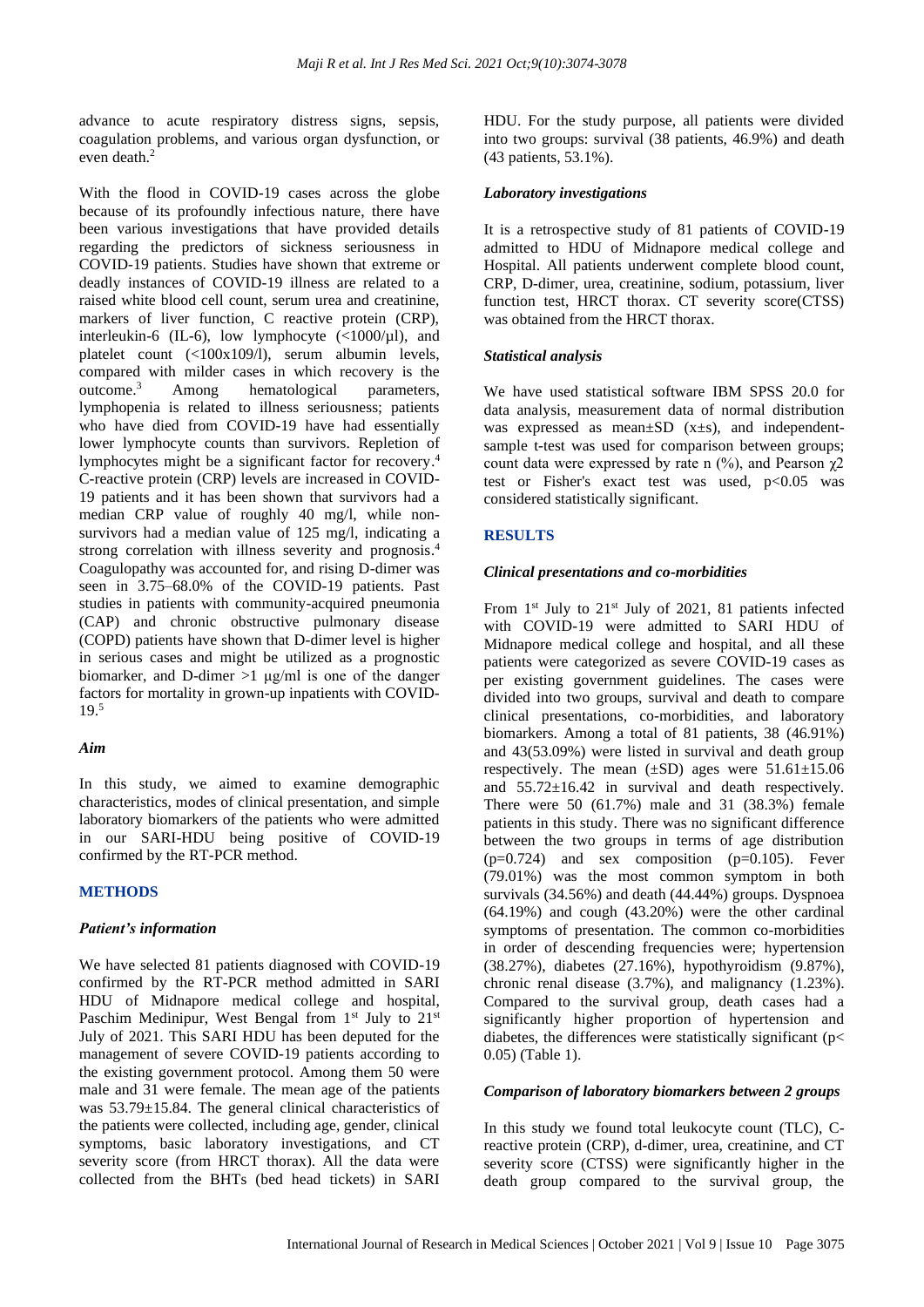differences were statistically significant ( $p<0.05$ ). Serum albumin level was found to be significantly low in the death group compared to that of the survival group ( $p$ < 0.05). The neutrophil-to-lymphocyte ratio (NLR), platelet count, SGOT, SGPT were also compared between the two groups, but the differences were not statistically significant (p>0.05), (Table 2).

| <b>Parameter</b>                    | <b>Total</b><br>$(n=81)$ | Survival $(N=38)$<br>Frequency $(\% )$ | Death $(N=43)$<br>Frequency $(\% )$ | $\chi^2$            | <b>P</b> value |
|-------------------------------------|--------------------------|----------------------------------------|-------------------------------------|---------------------|----------------|
| Age<br>$(\text{mean}\pm S\text{D})$ | $53.79 \pm 15.84$        | $51.61 \pm 15.06$                      | $55.73 \pm 16.42$                   | 1.17<br>$(t-value)$ | 0.724          |
| <b>Sex</b>                          | $M-50$<br>$F-31$         | $M-27(54)$<br>$F-11(35.5)$             | $M-23(46)$<br>$F-20(64.5)$          | 2.63                | 0.105          |
| <b>Fever</b>                        | 64                       | 28 (43.8)                              | 36(56.2)                            | 1.22                | 0.268          |
| <b>Dyspnoea</b>                     | 52                       | 18(34.6)                               | 34(65.4)                            | 8.82                | 0.003          |
| Cough                               | 35                       | 20(57.1)                               | 15(42.9)                            | 2.58                | 0.108          |
| Anorexia                            | 16                       | 8(50)                                  | 8(50)                               | 0.07                | 0.782          |
| <b>Chest pain</b>                   | 2                        | 2(100)                                 | $\Omega$                            | 2.32                | 0.128          |
| <b>Hypertension</b>                 | 31                       | 10(32.3)                               | 21(67.7)                            | 4.33                | 0.037          |
| <b>Diabetes</b>                     | 22                       | 4(18.2)                                | 18(81.8)                            | 10.01               | 0.002          |
| Hypothyroid                         | 8                        | 2(25)                                  | 6(75)                               | 1.71                | 0.191          |
| <b>CKD</b>                          | 3                        | 3(100)                                 | $\Omega$                            | 2.75                | 0.097          |
| <b>Malignancy</b>                   |                          | 1(100)                                 | $\overline{0}$                      | 1.14                | 0.084          |
|                                     |                          |                                        |                                     |                     |                |

# **Table 1: Information of 81 COVID-19 patients, clinical presentations and co-morbidities.**

#### **Table 2: Comparison of laboratory biomarkers and CT severity score results between two groups of COVID-19 patients.**

| <b>Parameters</b>                   | <b>Survival</b><br>$(\text{mean}\pm\text{SD})$ | <b>Death</b><br>$(\text{mean}\pm\text{SD})$ |         | P value |
|-------------------------------------|------------------------------------------------|---------------------------------------------|---------|---------|
| $TLC(\times 10 \wedge 3/dl)$        | $9.55 \pm 4.9$                                 | $14.08 \pm 7.24$                            | 3.17    | 0.002   |
| <b>NLR</b>                          | $4.51 \pm 3.36$                                | $5.52 \pm 3.17$                             | 1.35    | 0.181   |
| Platelet( $\times$ 10 $\land$ 3/dl) | $185 \pm 89.17$                                | $166.20 + 49.94$                            | $-1.20$ | 0.232   |
| <b>CRP</b>                          | $31.59 \pm 25$                                 | $81.64 + 31.33$                             | 17.05   | 0.000   |
| d-dimer                             | $603 \pm 539.64$                               | 3771.24±1312.70                             | 10.94   | 0.000   |
| <b>Urea</b>                         | $31.79 \pm 17.15$                              | $57.38 \pm 33.19$                           | 3.04    | 0.003   |
| <b>Creatinine</b>                   | $1.03 \pm 0.25$                                | $1.54 \pm 1.41$                             | 2.04    | 0.04    |
| <b>SGOT</b>                         | $55.23 \pm 29.39$                              | $56.50 \pm 25.29$                           | 0.18    | 0.854   |
| <b>SGPT</b>                         | $54.32 \pm 22.69$                              | $64.47 \pm 19.18$                           | 1.91    | 0.060   |
| <b>Albumin</b>                      | $3.88 \pm 0.52$                                | $3.43 \pm 0.52$                             | $-3.41$ | 0.001   |
| <b>CTSS</b>                         | $14.04 \pm 3.58$                               | $17.93 \pm 1.43$                            | 5.47    | 0.000   |

#### *Comparison of life support measures*

In our study, we found BIPAP support was needed in 19 (23.45%) patients, 3 in survival (15.8%), and 16 (84.2%) in the death group. HFNC was needed in 21(25.92%) patients, 6 in survival (28.6%), and 15 in the death (71.4%) group, and mechanical ventilation was needed for 3 patients, all of them were expired.

# **DISCUSSION**

Our study included 81 patients with COVID-19 with a mean age of 53.79, 50 were male and 31 were female. No significant difference was found between the survival and

death group in age and sex composition  $(p>0.05)$ .<sup>2</sup> In this study common symptoms of presentation were fever (43.8% in survival and 56.2% in the death group), dyspnoea (34.6% in survival and 65.4% in the death group), cough (57.1% in survival and 42.9% in death group). Dyspnoea was found to be significantly higher in the death group  $(p<0.05)$ .<sup>6-8</sup> Other modes of presentation were anorexia (19.75%), chest pain (2.46%).

Previous studies have suggested that hypertension was a risk factor for adverse outcomes of COVID-19 patients, our study shows the presence of hypertension was significantly higher in the death group compared with the survival  $(p<0.05)$ .<sup>9-11</sup> Diabetes was present in 22 patients,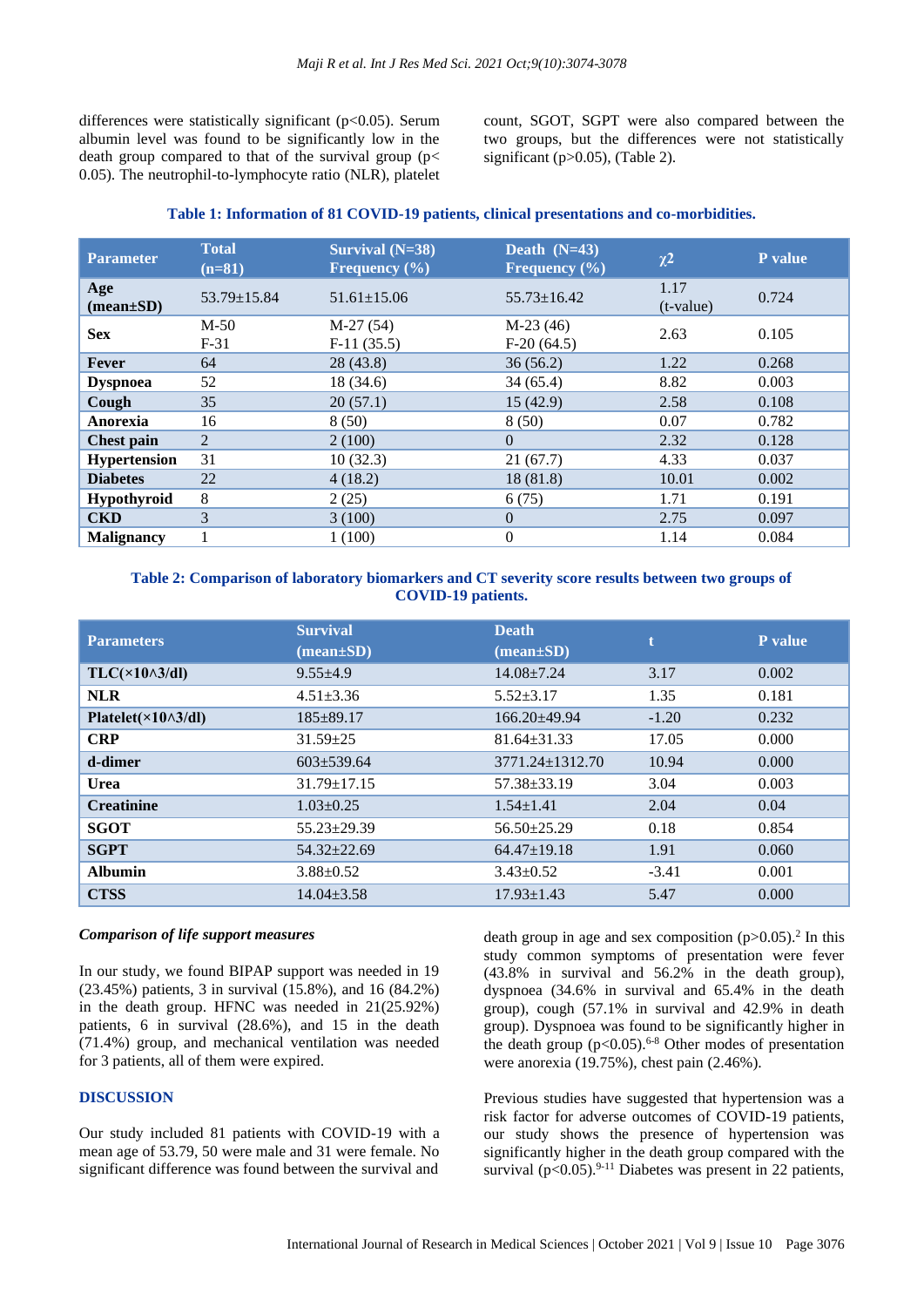4 in survival (18.2%) and 18 in death patients (81.8%) and found to be statistically significant while comparing between two groups  $(p<0.05)$ .<sup>12-14</sup> Hypothyroidism was found in 2 patients in survival and 6 patients in the death group and was not found to be significantly higher in the death group ( $p$  > 0.05).<sup>15</sup> In our study chronic kidney disease(CKD) was not associated significantly with the death group compared with the other one (p>0.05), however, in some previous studies, CKD had been considered as an important mortality predictor in COVID-19 patients. 16

Among the hematological parameters, total leukocyte counts (TLC), neutrophil to lymphocyte ratio (NLR), Platelet count were compared between two groups. This study shows TLC is significantly increased in the death group. 17,18 In some previous studies significant correlations have been shown between increased NLR and thrombocytopenia (decreased platelet count) with mortality in COVID-19 patients, but this study shows NLR in the survival and death group was  $4.51 \pm 3.36$  $(M±SD)$  and  $5.52±3.17$   $(M±SD)$ , which was not statistically significant (p>0.05) and also platelet count did not show any statistically significant difference between two groups.<sup>19,20</sup> In our study, CRP and D-dimer were increased in both the survival and death group and both of them are significantly increased in the death group compared to the survival group,  $p<0.05$  in both cases. 21-23

Multiple studies have identified kidney injury as a sequela frequently present in the COVID-19 patients with severe disease, many of whom expired. $^{24}$  In our study urea and creatinine were significantly higher in the death group compared to survival  $(p<0.05)$ .<sup>25,26</sup> In many previous studies it is established that albumin is well known to act as a negative acute inflammatory reactant and in our study albumin was found to be significantly low in the death group compared to survival  $(p<0.05)$ .<sup>25,27</sup> In some studies, elevated liver enzymes were found to be an important prognostic indicator of mortality in COVID-19 patients.<sup>28</sup> But in this study liver enzymes (SGOT,SGPT) were not significantly increased in the death group. CT severity score (CTSS) was significantly correlated with mortality risk in covid-19 patients in some previous studies.<sup>29</sup> In this study, CTSS found to be significantly increased in the death group compared to the survival group.

#### **CONCLUSION**

We conclude that the typical clinical characteristics of COVID-19 include fever, dyspnoea, cough, anorexia. Diabetes and hypertension might be considered as risk factors for the outcome of COVID-19 infection, and more intensive attention should be paid to patients with diabetes and hypertension. Total leukocyte count, increased CRP, increased d-dimer, increased urea and creatinine, decreased serum albumin, and high CT severity score is associated with increased mortality risk

in COVID-19 patients. This predictive study can help clinicians to make timely clinical decisions, and make optimal use of limited laboratory resources and improve individual treatment.

### **ACKNOWLEDGEMENTS**

Authors would like to thank and acknowledge the support of principal and medical superintendent of Midnapore Medical college. Authors are also thankful to the study subjects for their cooperation.

*Funding: No funding sources Conflict of interest: None declared Ethical approval: The study was approved by the Institutional Ethics Committee*

#### **REFERENCES**

- 1. Lu R, Qin J, Wu Y, Wang J, Huang S, Tian L, et al. Epidemiological and clinical characteristics of COVID-19 patients in Nantong, China. J Infect Dev Ctries. 2020;14(5):45-9.
- 2. Zhang L, Peng Y, Zheng Q, Jiang L, Tang S, Chen P. Retrospective analysis of clinical characteristics and laboratory results of COVID-19 patients. Eur J Inflamm. 2021;19(65):205-9.
- 3. Malik P, Patel U, Mehta D, Patel N, Kelkar R, Akrmah M, et al. Biomarkers and outcomes of COVID-19 hospitalizations: Systematic review and meta-analysis. BMJ Evid Based Med. 2021;26(3): 107-8.
- 4. Velavan TP, Meyer CG. Mild versus severe COVID-19: Laboratory markers. Int J Infect Dis. 2020;95:304- 7.
- 5. Yao Y, Cao J, Wang Q, Shi Q, Liu K, Luo Z, et al. Ddimer as a biomarker for disease severity and mortality in COVID-19 patients: A case-control study. J Intensive Care. 2020;8(1):1-11.
- 6. Zhang H, Du F, Cao X jun, Feng X long, Zhang H ping, Wu Z xia, et al. Clinical characteristics of coronavirus disease 2019 (COVID-19) in patients out of Wuhan from China: a case control study. BMC Infect Dis. 2021;21(1):45-9.
- 7. Du RH, Liang LR, Yang CQ, Wang W, Cao TZ, Li M, et al. Predictors of mortality for patients with COVID-19 pneumonia caused by SARSCoV- 2: A prospective cohort study. Eur Respir J. 2020;55(5): 55-9.
- 8. Ghayda RA, Lee J, Lee JY, Kim DK, Lee KH, Hong SH, et al. Correlations of clinical and laboratory characteristics of covid-19: A systematic review and meta-analysis. Int J Environ Res Public Health. 2020; 17(14):105-10.
- 9. Liang X. Since January 2020 Elsevier has created a COVID-19 resource centre with free information in English and Mandarin on the novel coronavirus COVID-19. The COVID-19 resource centre is hosted on Elsevier Connect. Infection. 2020;81:44-7.
- 10. Clark CE, McDonagh STJ, McManus RJ, Martin U.